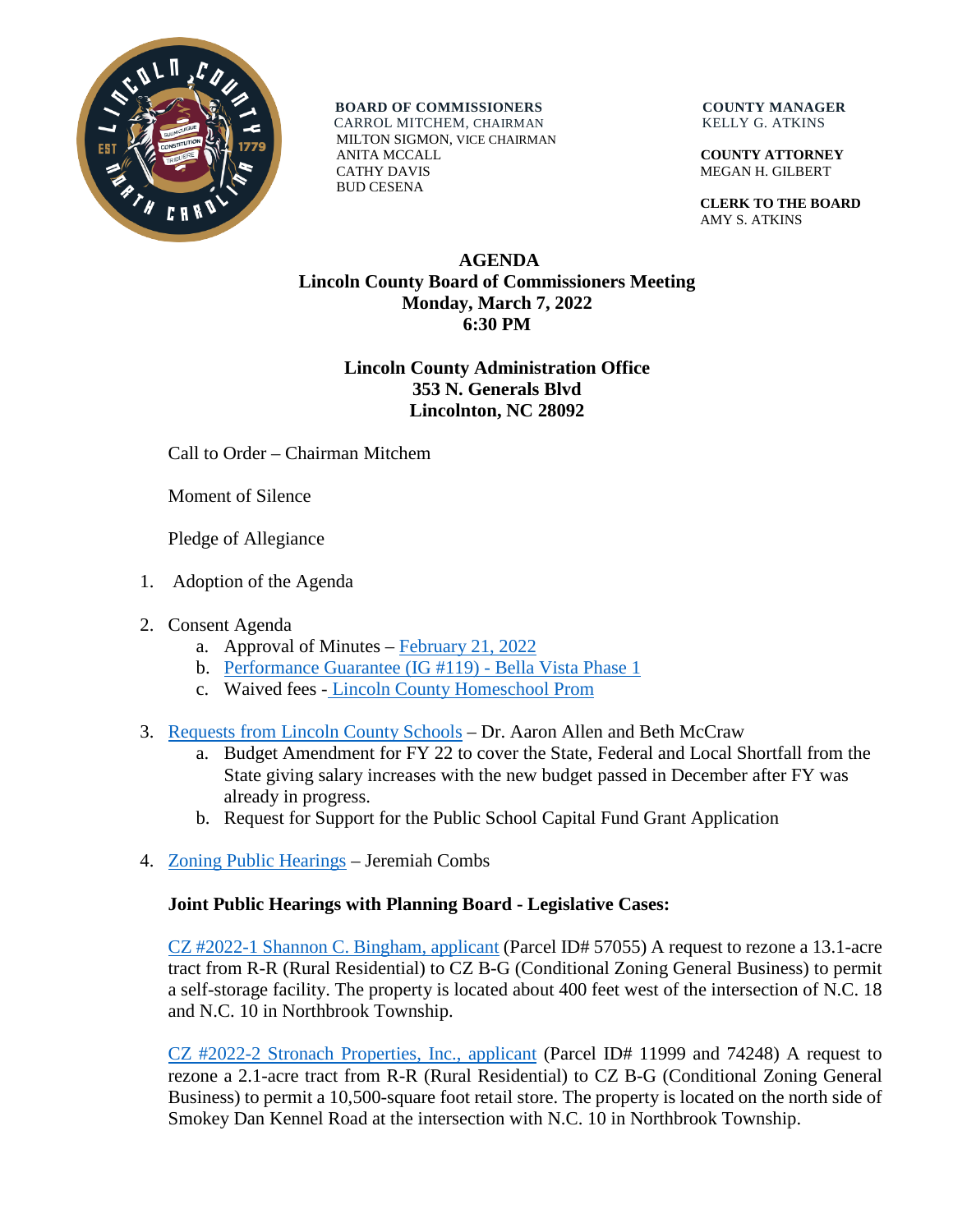[ZMA #687 Scott Holliday, applicant](https://www.lincolncounty.org/DocumentCenter/View/18572/030722Item3c) (Parcel ID# 71285) A request to rezone a 2.36-acre tract from R-SF (Residential Single-Family) to R-S (Suburban Residential). The property is located on the east side of Salem Church Road about 1000 feet south of the intersection with Hill Road in Ironton Township.

[ZMA #688 Lincoln County Planning and Inspections Department, applicant \(](https://www.lincolncounty.org/DocumentCenter/View/18573/030722Item3d)Parcel ID# 32044 and 79143) A request to rezone a 11.1-acre tract from PD-R (Planned Development-Residential) to R-SF (Residential Single-Family). The property is located on the north side of Graham Road at Captains Way in Catawba Springs Township.

[UDO Proposed Amendment #2022-1 Lincoln County Planning and Inspections Department,](https://www.lincolncounty.org/DocumentCenter/View/18574/030722Item3e)  [applicant](https://www.lincolncounty.org/DocumentCenter/View/18574/030722Item3e) A proposal to amend Section 9.8.7 to apply Level of Service standards where new public streets intersect an existing street and to amend Section 9.8.8 to eliminate the Application Modification Method of participating in the funding of a future intersection improvement to minimize the traffic-related effects identified in a traffic impact analysis.

## **Following the joint meeting, the Lincoln County Board of Commissioners will hold public hearings to consider the following** *QUASI JUDICIAL* **matters:**

PA #53 [John Wilson, applicant](https://www.lincolncounty.org/DocumentCenter/View/18575/030722Item3f) (Parcel ID# 76901) A request for preliminary plat approval for a 9-lot residential subdivision served by a new road. The 10.5-acre site is located on the south side of Grigg Road about 600 feet east of the intersection with Cat Square Road in Howards Creek Township.

[WSSUP #29 Stronach Properties, Inc., applicant](https://www.lincolncounty.org/DocumentCenter/View/18576/030722Item3g) (Parcel ID# 11999 and 74248) A request for a special use permit to exceed 12% impervious surface area in the Indian Creek WS-II Protected Area watershed district as a special nonresidential intensity allocation under the 10/70 option. The applicant is proposing to develop a 2.1-acre site for a retail store, with 42% impervious surface area. The property is located on the north side of Smokey Dan Kennel Road at the intersection with N.C. 10 in Northbrook Township.

- 5. [Updated Bylaws for the Council on Aging –](https://www.lincolncounty.org/DocumentCenter/View/18577/030722Item4) Kathryn Saine
- 6. [Audit Contract](https://www.lincolncounty.org/DocumentCenter/View/18578/030722Item5) Deanna Rios
- 7. [Approval and Acceptance of \\$40,000 SLNC Adapting Technology Grant Funds](https://www.lincolncounty.org/DocumentCenter/View/18579/030722Item6) Jennifer Sackett
- 8. Public Comments
- 9. [Finance Officer's Report](https://www.lincolncounty.org/DocumentCenter/View/18602/030722Item9) Deanna Rios
- 10. Other Business
- 11. Closed Session Pursuant to NCGS 143.318.11(a)